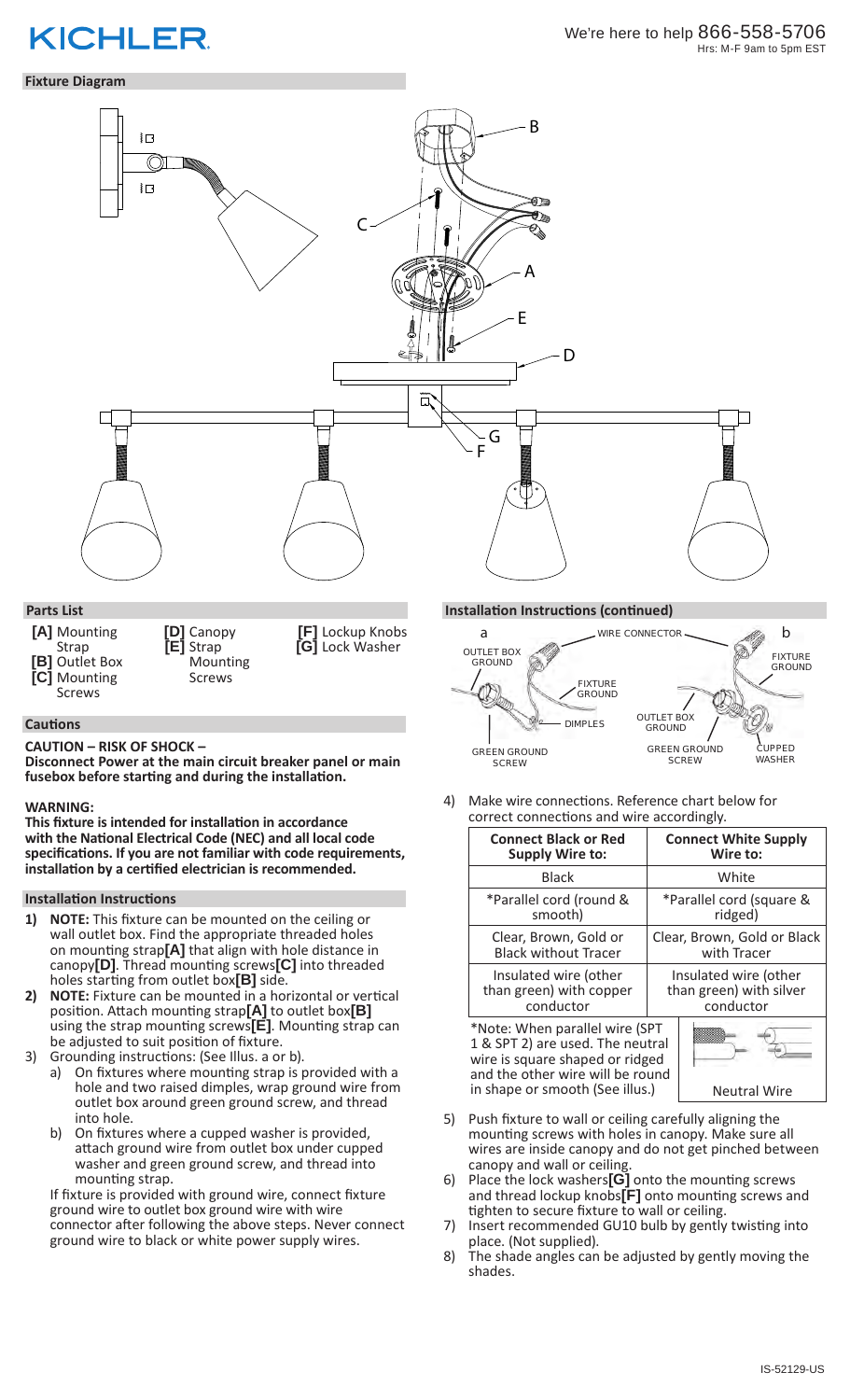

**INSTRUCTIONS:** For Assembling and Installing Fixtures in Canada Pour L'assemblage et L'installation Au Canada

## **Diagramme d'appareils**



**[A]** Étrier De Montage **[B]** Boîte À Prises **[C]** Vis de Montage **[D]** Cache **[E]** Vis de Fixation de L'étrier **[F]** Boutons de Blocage **[G]** Rondelles de Blocage

### **Précautions**

**ATTENTION – RISQUE DE DÉCHARGES ÉLECTRIQUES - Couper le courant au niveau du panneau du disjoncteur du circuit principal ou de la boîte à fusibles principale avant de procéder à l'installation.**

#### **ATTENTION:**

**Ce luminaire doit être installé conformément aux codes d'électricité nationaux (NEC) et satisfaire toutes les spécifications des codes locaux. Si vous ne connaissez pas les exigences de ces codes, il est recommandé de confier l'installation à un électricien certifié.**

## **Instructions d'installation**

- **1) REMARQUE :** Ce luminaire peut être monté sur une boîte électrique au mur ou au plafond. Trouvez les trous filetés appropriés sur l'étrier de montage**[A]** qui sont alignés sur la distance entre les trous du cache**[D]**. Vissez les vis de montage**[C]** dans les trous filetés en commençant par le côté du boîtie à prises**[B]**.
- **2) REMARQUE :** Ce luminaire peut être monté en position horizontale ou verticale. Fixer l'étrier de montage**[A]** sur la boîte à prises**[B]** à l'aide des vis de fixation de l'étrier**[E]**. L'étrier de montage peut être réglé en fonction de la position du luminaire.
- 3) Connecter les fils. Se reporter au tableau ci-dessous pour faire les connexions.

| Connecter le fil noir ou                                                                                                                                                    | Connecter le fil blanc de      |
|-----------------------------------------------------------------------------------------------------------------------------------------------------------------------------|--------------------------------|
| rouge de la boite                                                                                                                                                           | la boîte                       |
| A Noir                                                                                                                                                                      | A Blanc                        |
| *Au cordon parallèle (rond                                                                                                                                                  | *Au cordon parallèle (à        |
| et lisse)                                                                                                                                                                   | angles droits el strié)        |
| Au transparent, doré,                                                                                                                                                       | Au transparent, doré,          |
| marron, ou noir sans fil                                                                                                                                                    | marron, ou noir avec un til    |
| distinctif                                                                                                                                                                  | distinctif                     |
| Fil isolé (sauf fil vert) avec                                                                                                                                              | Fil isolé (sauf fil vert) avec |
| conducteur en cuivre                                                                                                                                                        | conducteur en argent           |
| *Remarque: Avec emploi d'un<br>fil paralléle (SPT 1 et SPT 2). Le<br>fil neutre est á angles droits ou<br>strié et l'autre fil doit étre rond<br>ou lisse (Voir le schéma). | <b>Fil Neutre</b>              |

- 4) Poussez le luminaire vers le mur ou au plafond en alignant soigneusement les vis de montage avec les trous dans le cache. Assurez-vous que tous les fils sont à l'intérieur de la cache et ne pas être pincés entre la cache et le mur ou au plafond.
- 5) Placez les rondelles de blocage**[G]** sur les vis de montage et vissez les boutons de blocage**[F]** sur les vis de montage. Serrez pour fixer le luminaire au mur ou au plafond.
- 6) Insérer l'ampoule GU10 recommandée en la tournant délicatement en place. (Non fournie).
- 7) L'angle des abat-jours peut être réglé en déplaçant les abat-jours.